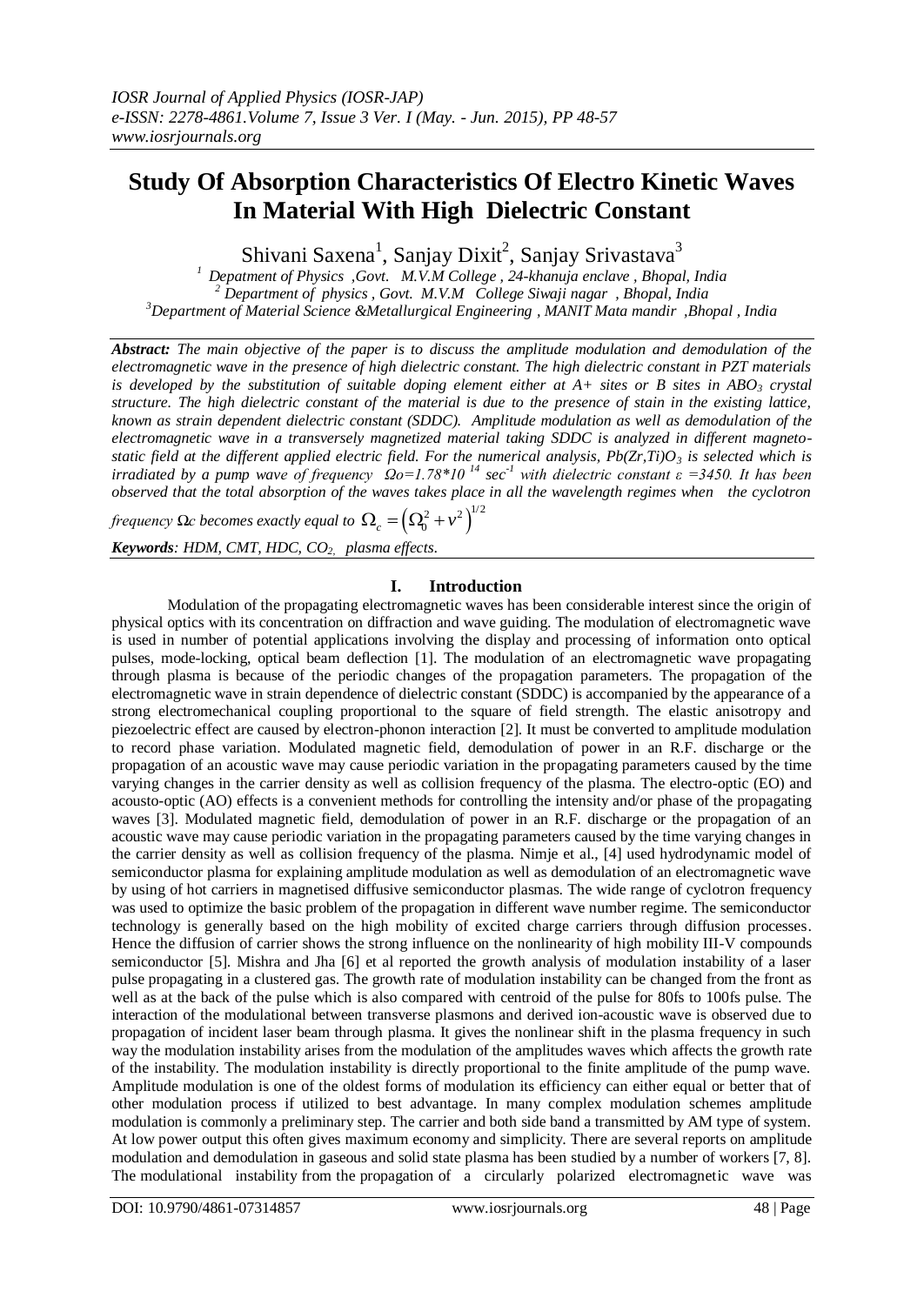investigated from Pajouh along an external constant magnetic field [9]. The solution is derived from nonlinear Schrodinger equation associated with trapped electrons and also considered the relativistic effect of electron in velocity. Cattaert et al [10] reconsidered again the amplitude modulation of circularly polarized electromagnetic (CPEM) in a magnetic aligned filed. By considering the repulsive interaction potentials, the dynamics of the modulated wave was again solved by using the nonlinear Schrödinger equation. In the above given theories of amplitude modulation effects, the dielectric constant of material is constant. But it is known fact that such an assumption is not justified for materials with high dielectric constant.

Ghosh [11-12] reported the modulation and demodulation of the acousto-optic amplitude in magnetised diffusive semiconductors materials by using hydro dynamical model. The inclusion of carriers plays the dominant role for the diffusion of the plasma waves. They reported the different wave number over wide range of cyclotron frequency. The complete absorption of the electromagnetic wave takes place when the cyclotron frequency  $\omega_c$  becomes exactly equal to  $(v^2 + \omega_c^2)^{1/2}$ . Jat [13] reported the study of the Stimulated Brillouin Scattering in n-InSb materials by applying the magnetic field. The third-order optical susceptibility is developed due to arise from the nonlinear current density and acousto-optical strain of the medium. Nimje et al.,[14] studied the modulation and demodulation in diffusive semiconductor plasmas. For numerical estimations III–V semiconductor crystal were irradiated by pump wave of frequency  $1.6x10^{13} s^{-1}$ .

Motivated from the above discussion, in the present article we have tried to present an analytical approaches on absorption of characteristics of electro kinetic waves in a strain dependent the high dielectric plasma medium in the presence of the excess charge carriers. Like other class of the of piezoelectric and ferroelectric materials, the lattice of Lead zirconate titanate (PZT) can be affected by the nature of the solvent and the concentration of the dopant materials. An anharmonicities in the interatomic potential any materials arises from the phonon scattering which result from from three phonon interactions. Tetragonal PbTiO<sub>3</sub> having large strain (c/a=1.06) exhibits ferroelectric even at high temperatures and by changing the crystals structure from a single cubic to tetragonal transition. The dopant such as  $La^{3+}$ , Nb<sup>5+</sup>, Ce<sup>3+</sup> and Ta<sup>5+</sup> are the donor dopant which makes the PZT as a soft, and the other doapnt like such as  $K^+$ , Na<sup>+</sup>, Sc<sup>3+</sup> and Fe<sup>3+</sup> behaves like as a acceptor dopant which produce the hard PZT. The domain wall easily moves in due to presence of soft dopant in PZT, and showing the better properties than the PZT [15].

Therefore it can be used to control the properties of the PZT material. In addition to this, the dopant affects the crystal lattice and also affects the optical and dielectric properties of the piezoelectric and ferroelectric materials. This is due to the development of the strain in the Perovskites lattice. The slow relaxation processes are affected by the operating temperature above at glass transition. The lattice vibration in PZT materials is due to local softening of transverse-optical phonon branch that prevents the propagation of longwavelength  $(q = 0)$  phonons. In crystalline solid, the transport of the phonon is related with phonon mean free

path and speed which is calculated by using a relaxation time,  $\tau$ , i.e.,  $\tau = \frac{v}{u}$  $\tau = \frac{\lambda}{\tau}$ . The relaxation time depends upon

the frequency, temperature and/ or lattice parameter of the crystalline solid which affects the different scattering mechanisms (e.g., due to presence of defects, at grain boundaries, three phonon interactions). From the gas kinetic theory, the thermal conductivity k can be expressed by the following equation:

$$
\kappa = \frac{1}{3} u^2 \int_0^{\frac{T_D/T}{T}} \tau(x) C(x) dx,
$$

Where C(x) and x given by the following expression:  $C(x)$  $(e^x-1)$  $\frac{k_B}{2\mu^3} \left(\frac{k_B}{\hbar}\right)^3 T^3 \frac{x^4 e^x}{(x-1)^2}$ 3  $2\pi^2 u^3(\hbar)$   $(e^x-1)$  $\frac{1}{B}\left(\frac{k_{B}}{T^{3}}\right)^{3}T^{3}$   $\frac{x^{4}e^{x}}{T^{3}}$  $C(x) = \frac{3k_B}{2\pi^2\mu^3} \left(\frac{k_B}{\hbar}\right)^3 T^3 \frac{x^4e}{\sqrt{x^3}}$  $\pi^2 u^3$   $(\hbar)$   $(e$  $\left(\frac{k_B}{T}\right)^3 T^3$ .  $=\frac{3k_{B}}{2\pi^{2}u^{3}}\left(\frac{k_{B}}{\hbar}\right)^{3}T^{3}\frac{x^{4}e}{\left(e^{x}-\right)}$ and

*B x*  $k_{\rm B}T$  $=\frac{\hbar\omega}{\hbar c}$ . Lattice strain is measured in terms of the crystal imperfections which arise from lattice dislocations

due to different ionic radii of dopants and the matrix ions [16]. Due to presence of the mismatching in the crystal lattice and the proper development of the collective polar dipole moment of the metal ions with respect to the oxygen sublattice in the Perovskites structure, PZT material shows large  $\varepsilon$ , which develops highly nonlinear and anisotropic nature in the material.

## **II. Theoretical Formulation**

For this calculation, we use the hydro dynamical model of homogeneous, non degenerate, PZT crystal, subjected to a transverse dc magnetic field (along x-axis) normal to the propagation vectors of the acoustic  $(k<sub>s</sub>)$ and the pump  $(k_0)$  waves (along Z-axis). The low frequency perturbations are assumed due to presence of acoustic wave  $(k_s \Omega_s)$  in the crystal. Due to the SDDC fields associated with the acoustic wave, the electron concentration oscillates at the acoustic frequency. The transverse current density at the frequencies  $\Omega_0$  and  $(\Omega_0)$ 

DOI: 10.9790/4861-07314857 www.iosrjournals.org 49 | Page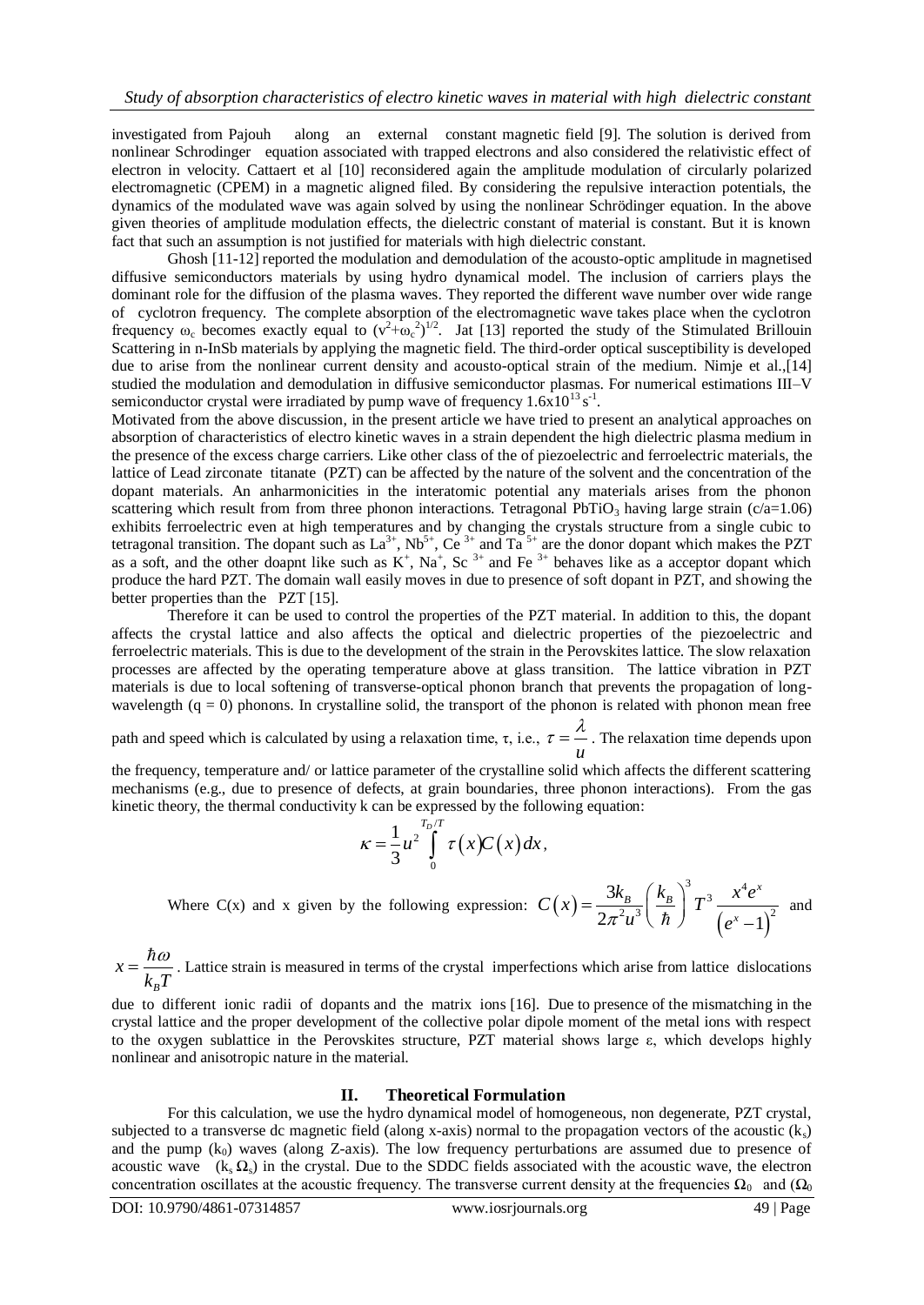$\pm \Omega$ s), where  $\Omega_0$  is the pump wave frequency is raised from the pump wave. These sideband current densities produce sideband electric field vectors and this way the pump wave gets modulated in the direction of the applied field. In this subsequent analysis, the sideband will be represented by the suffixes  $\pm$ , where + stands for the mode propagating with the frequency ( $\Omega_0 + \Omega_s$ ) and – for ( $\Omega_0 - \Omega_s$ ). The equation of lattice dynamics is considered in order to find the perturbed current density. The equation governing the lattice displacements, in crystals with SDDC coupling, are

$$
\rho \frac{\partial^2 u}{\partial t^2} = C \frac{\partial^2 u}{\partial z^2} - (\varepsilon_0 g E_0) \frac{\partial E}{\partial z}
$$
\n(1)

$$
\frac{\partial E}{\partial z} = \frac{en}{\varepsilon_0} - \frac{(\varepsilon_0 g E_0)}{\varepsilon_0} \frac{\partial^2 u}{\partial z^2}
$$
 (2)

Where  $\rho$  and C are the mass density and elastic stiffness constant ,respectively  $\varepsilon_0$  is the dielectric constant when the strain is zero and g is SDDC coupling constant which can be approximated  $\epsilon_0/3$  for crystals with  $\varepsilon_0 > 1$ . Using (1) and (2) one obtains the perturbed carrier concentration as

$$
n = \left[ \varepsilon_0 \rho u \left\{ \Omega_s^2 - k_s^2 v_s^2 (1 + S^2) \right\} \right] \left[ e(\varepsilon_0 g E_0) \right]^{-1}
$$
\n(3)

In which Vs is the shear acoustic speed in the crystal lattice given by

$$
V_s = (C/\rho)^{1/2}
$$
 and  $S^2 = (\varepsilon_0 g E_0)^2 / C \varepsilon_0$ 

The equation is the dimensionless coupling coefficient due to SDDC. The oscillatory electron fluid velocity in the presence of the pump electric field  $E_0$  as well as that due to the fields of the sideband modes  $E_{\pm}$ can be obtained by using the following electron momentum transfer equation

$$
\frac{\partial \vec{V}_j}{\partial t} + (\vec{V}_j \cdot \nabla) \vec{V}_j + \nu \vec{V}_j = (\frac{e}{m})(\vec{E}_j + \vec{V}_j \times \vec{B}_0)
$$
\n(4)

Where the subscript j stands for  $0$ , + and - modes, m is the effective mass of the electrons and v is the phenomenological electron collision frequency. Using (4), the velocity components can be obtained as

$$
V_{j_z} = \left[ (i\Omega_j + v)eE_j \right] \left[ m\{\Omega_c^2 + (i\Omega_j + v)^2\} \right]^{-1}
$$
  
\n
$$
V_{j_y} = \left[ (+\Omega_c eE_j \right] \left[ m\{\Omega_c^2 + (i\Omega_j + v)^2\} \right]^{-1}
$$
\n(5)

In which  $\Omega_c = (eB_0/m)$  is the electron cyclotron frequency. Here, we have assumed an  $\exp[i(\Omega_j t - k_j z)]$  dependence of the filed quantities. The total transverse current density in the medium is given by  $\vec{J}_{total} = e \left[ \sum_j n_0 \vec{V}_j + \sum_j n \vec{V}_0 \exp[i(\Omega_j t - k_s z)] \right]$  (7) given by

$$
\vec{J}_{total} = e \left[ \sum_{j} n_0 \vec{V}_j + \sum_{j} n \vec{V}_0 \exp[i (\Omega_j t - k_s z)] \right]
$$
(7)

Where  $n V_0 \exp[i(\Omega_j t - k_j z)]$  represent the current generated due to the interaction of the pump wave with the acoustic wave (6) and (7) in the wave equation given by

$$
\frac{\partial^2 \vec{E}}{\partial z^2} = \mu_0 \varepsilon \frac{\partial^2 \vec{E}}{\partial t^2} - \mu_0 \frac{\partial \vec{J}_{total}}{\partial t} = 0
$$
\n(8)

One obtains

$$
\frac{\vec{E}_{\pm}}{E_0} = \frac{-i\Omega_0 \mu_0 e u (i\Omega_0 + \nu) (\varepsilon_0 g E_0) k_s}{m [\Omega_c^2 + (i\Omega_0 + \nu)^2] (k_s \pm 2k)} (1 - \exp(\mp ik_s z))
$$
\n(9)

By neglecting  $exp(\pm k_s z)$  in comparison to one and then rationalizing (9), one obtain the real part of it as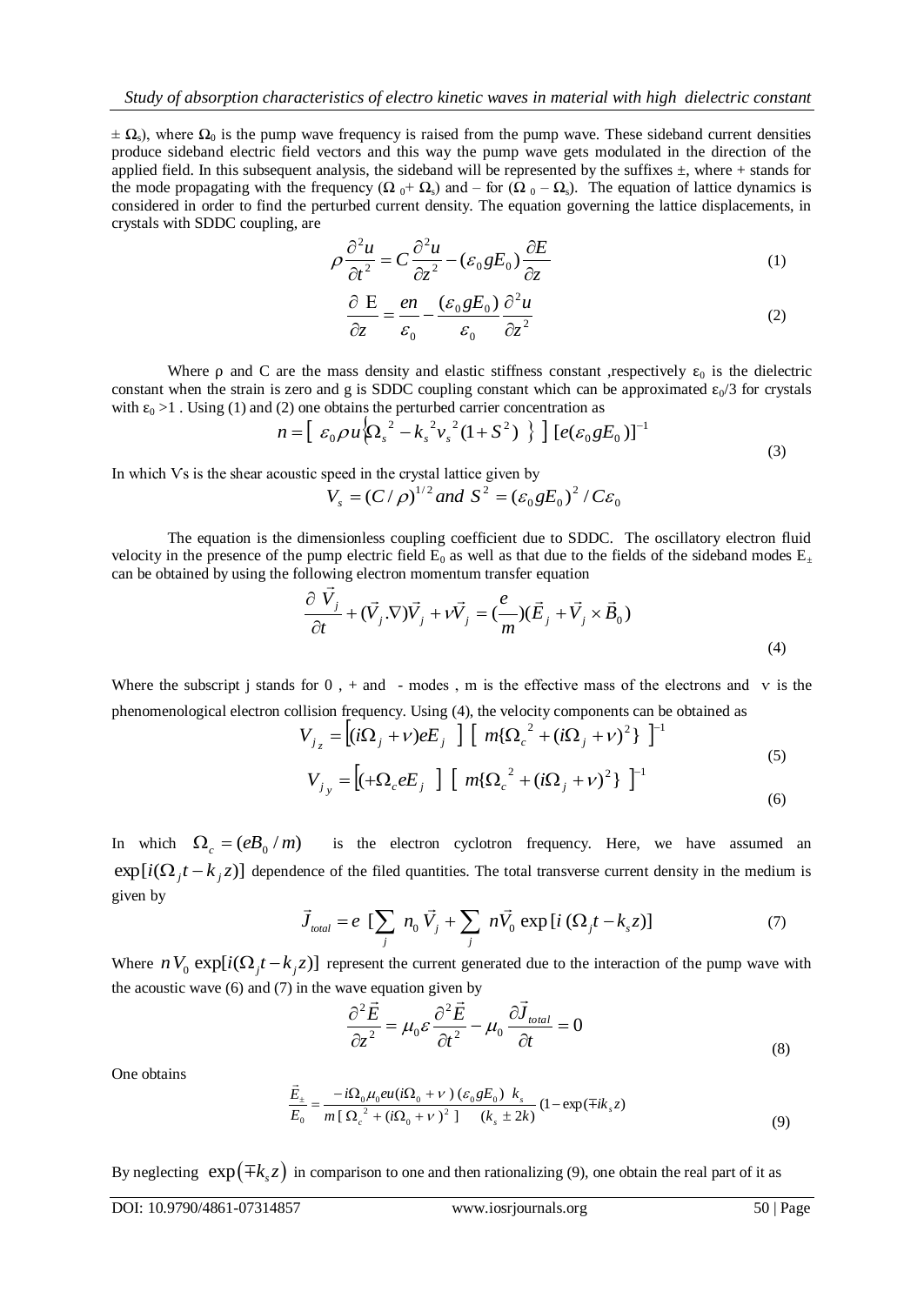*Study of absorption characteristics of electro kinetic waves in material with high dielectric constant*

$$
\frac{\vec{E}_{\pm}}{E_0} = \frac{\Omega_0^2 \mu_0 e u k_s \left(\varepsilon_0 g E_0\right) \left(\Omega_c^2 - \Omega_0^2 - \nu^2\right)}{m \left[k_s \pm 2k\right] \left[(\Omega_c^2 + \nu^2 - \Omega_0^2\right) + 4\Omega_0^2 \nu^2\right]}
$$
(10)

It can be seen easily from (10) that the collision frequency only modifies the index of modulation.

#### **III. Results And Discussion**

In this subsequent section, we shall try to analyze the above said equation (10) for the discussion of the modulation and demodulation of the electromagnetic in the presence of strain dependent dielectric constant in the piezoelectric crystals with high dielectric constant. Generally PZT possess polycrystalline ferroelectric materials with the perovskite crystal structure, which arranges the atoms A as well B sites gives - a tetragonal/rhombahedral structure very close to cubic. A (A+2) sites occupied by the large divalent metal ion such as barium or lead and a tetravalent metal ion such as titanium or zirconium are occupied at B (B+3)-sites. The size and oxidation state of the atoms decides the occupancy either at A or B sites which affects the stiffness of the materials. The centrosymmetric structure in which positive and negative charge sites coinciding at the axis shows no dipoles present in the material (which is said to exhibit paraelectric behavior). By the application of an electric field, the materials built-in electric dipole by reversing the tetragonal to cubic symmetry below the Curie temperature and change the increasing polarization with filed. By using the high dielectric constant, we can modulate and demodulate the wave in strain dependent dielectric constant. By using the above equation, we can analyze the modulation index in the PZT materials with strain dependent dielectric constant by considering the two different wave number regimes viz., (a)  $k_{\rm s}$  >2k and (b)  $k_{\rm s}$  <2k.

**(i)** The amplitude modulation and demodulation of the electromagnetic waves in SDDC such as PZT materials depends upon the variation of the cyclotron frequency. The modulation and demodulation sides and modes  $(E_{+})$  of the electromagnetic are found in phase only under the following condition

$$
\Omega_{c}>\left(\Omega_{0}^{2}+\nu^{2}\right)^{\!\!1/2}
$$

By neglecting the collision frequency term from the equation (10), the complete absorption of the electromagnetic takes place in a material when the carrier frequency becomes equal to the cyclotron frequency (i.e.,  $\Omega_c = (eB_0/m)$  is the electron cyclotron frequency). But when the cyclotron frequency is less than the incident frequency and the collision frequency, the amplitudes of the modulated waves and the pump wave are out of phase i.e.

$$
\Omega_{c}<\!\!\left( \Omega_{0}^{2}+\nu^{2}\right) ^{\!\!1/2}
$$

For the investigation of this result, numerical estimation has been carried by considering the following physical parameter: the effective mass of electron  $m=0.09m_0$ , where  $m_0$  is the free mass of the electron and theoretical density of  $7.98 \text{ g/cm}^3$  [17] is calculated from the molar weight of the nominal composition and from the unit cell volume calculated from the refined PXRD data (obtained from conventionally sintered Pz26); the dielectric constant used in this expression [18] is  $\varepsilon$ =3540 and the refractive index taken as  $\eta = \sqrt{\varepsilon} = 59.4978$ ; the effective carrier concentration [19] varies from lower temperature to the higher temperature, but generally taken to be 2-4  $x10^{24}$ . For numerical calculation of the above analysis, the wave is irradiated on a specific case of Centro- symmetric crystal with 10.6 $\mu$ m CO<sub>2</sub> laser. The basic parameter is wave number k<sub>0</sub>=5.92x10<sup>5</sup> m<sup>-1</sup>, and the frequency  $\Omega_0 = 1.78 \times 10^{14}$  sec<sup>-1</sup>. The effect, phonon anharmonicity in acoustic wave propagation deals with the resonantly enhanced acousto-optical susceptibilities, refers to an operating acoustic intensity I  $_{ac}$  varies 1 – 100 kW/cm<sup>-2</sup> and the acoustic frequency varies from  $v_{ac}$  ~ 0.1– 1 GHz. The Bragg diffraction of far-infrared polaritons can be used to interpret the propagation of THz field by controlling AW (acoustic wave) through pumping by AW [20]. Thus we can analyze the data in terms of the phonon anharmonicity which create an acoustically induced Bragg grating. The scattering channel is basically used to control the contrast of AW grating by the following transformation: "TO phonon  $\pm$ acoustic phonon (two acoustic phonons)  $\leftrightarrow$ TO phonon" for cubic (quartic) phonon anharmonicity. The TO-phonon resonance is strongly enhanced the scattering of THz light. Therefore the induced acoustic wave of frequency from the TO phonon resonance are chosen from 1 to 10 THz frequency and simultaneously gives the variation of wave number which propagate inside the centrosymmetric materials which contained the pervoskite structure. The variation of  $E_{+}/E_{0}$  and  $E/E_{0}$  with applied magneto-static field from the cyclotron with increasing electric field are shown in Figure 1 A, B and C. In Figure 1A, the modulation of the wave is studied at k<sub>s</sub>=2.0 k with increasing  $\Omega_c$  at the different electric field. From Figure 1 A, B and C, the modulation and the demodulation of the wave depends upon the applied electric field. With an increase in the magnetic field from  $1x10^7$  to  $20x10^7$  V/m, the modulation of the wave first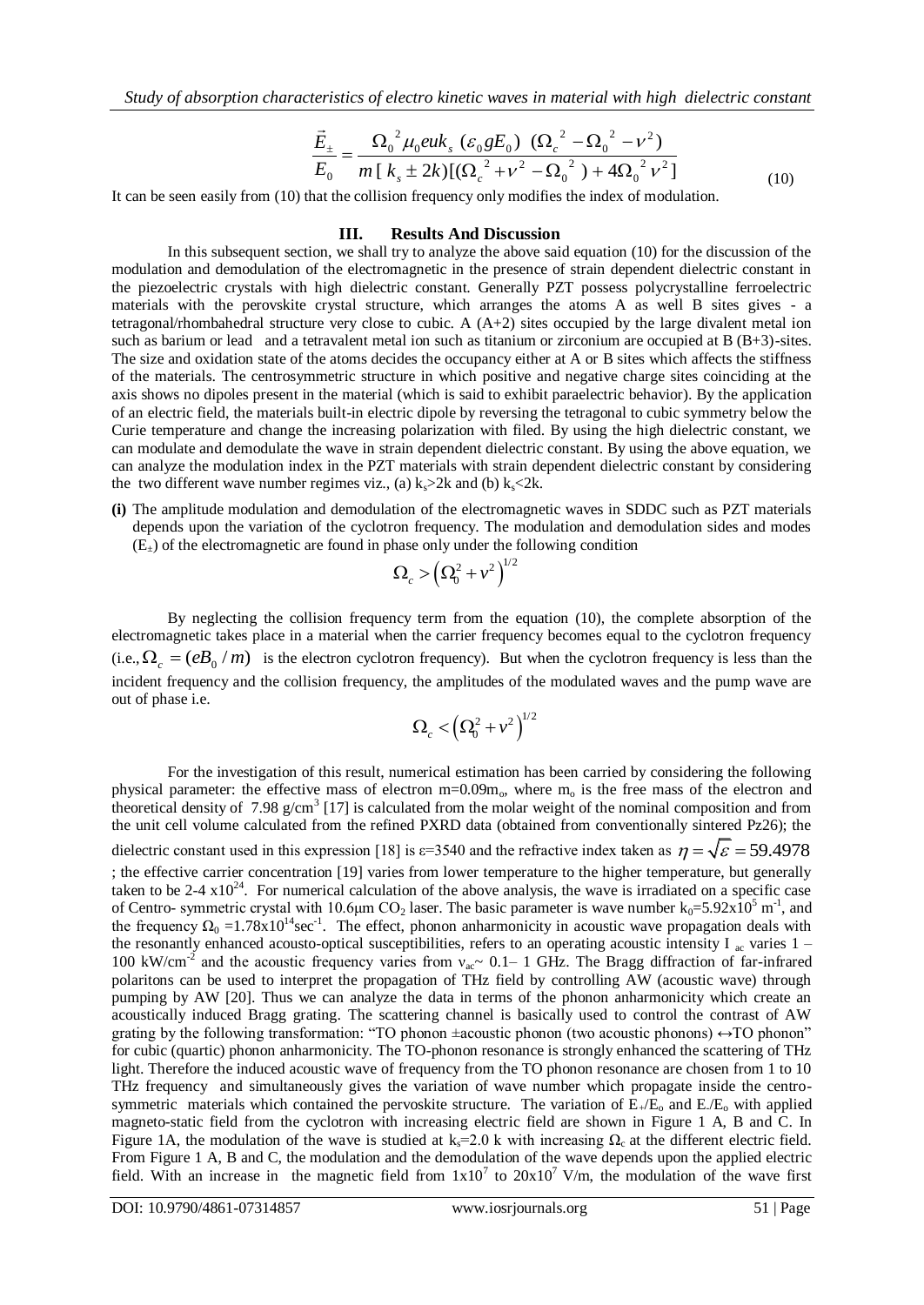increase 10 fold from  $1x10^7$  to 10  $x10^7$  V/m and then increases 100 fold with the increase the electric field from  $10 \times 10^7$  to 20  $\times 10^7$  V/m. However, in demodulation, the increment in the ratio is observed near about 10 times at  $1x10^7$  V/m and 1000 times at  $20x10^7$  V/m compared to the modulation. It can be also seen from the Figure 1 a, b and c that up to  $\Omega_e = (\Omega_o^2 + \nu^2)^{1/2}$  both the modes  $E_{\pm}$  are observed out of phase with pump wave and for  $\Omega_{c} > (\Omega_{o}^{2} + \nu^{2})^{1/2}$  gives the modulation and demodulation of both the modes. The modulation and

demodulation indices for both the modes are found to be increasing with  $\Omega_c$ . From the study of the results, it is found that the demodulation index is always greater than that for the modulation indices at the different electric field. The same results for the modulation and demodulation at the different electric field with the variation of magneto-static field is found in Figure 2 at  $k_s=2k$ . The demodulation index shows higher strengthening at the different electric field as compared to modulation index.

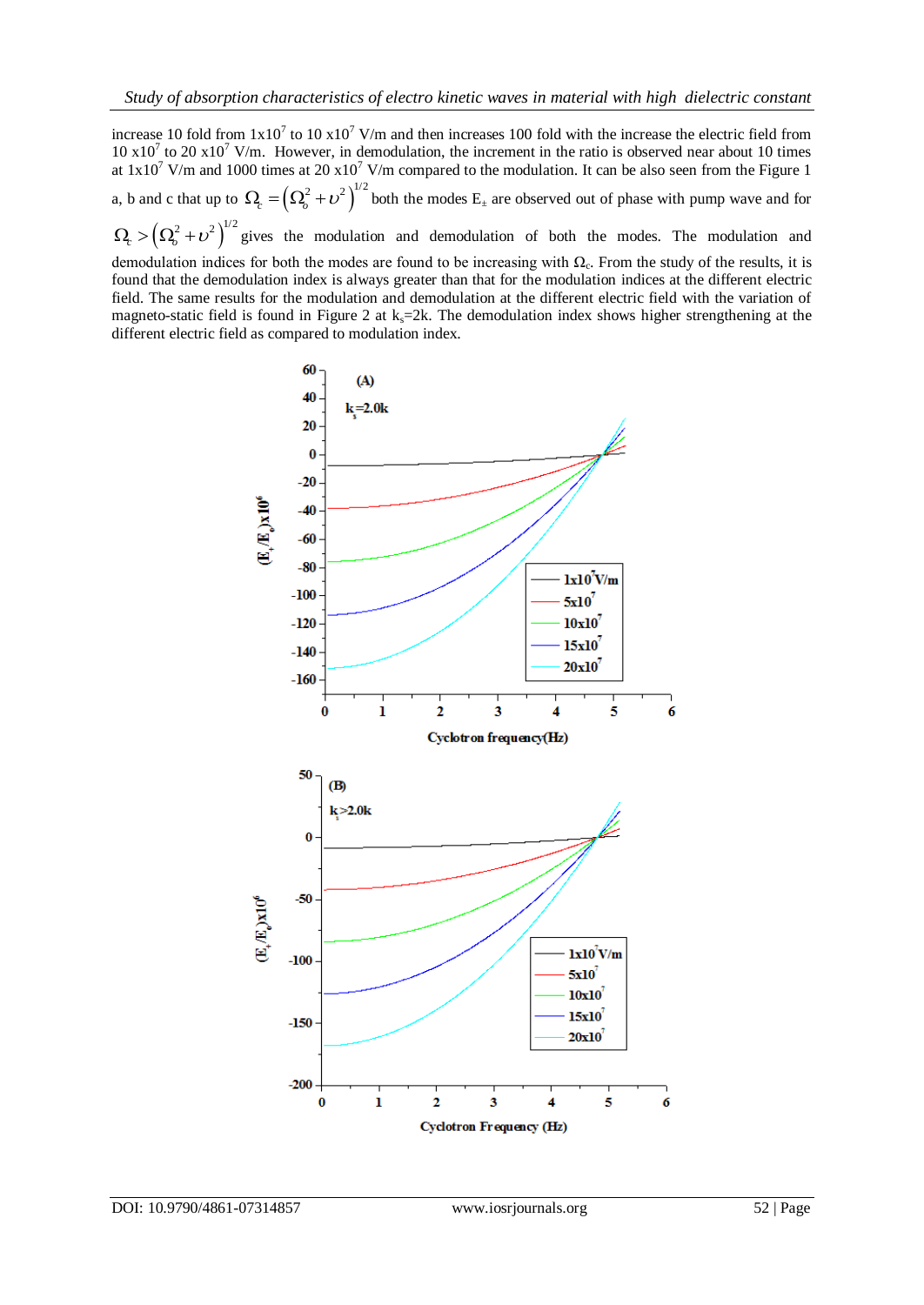

**Figure.1** Variation of (A) and (B)  $E_4/E_0$  at  $k_s=2k$  and  $k_s>2k$  (C)  $E/E_0$  at  $k_s>2k$  with applied magneto-static field  $(\Omega c)$ 



**Figure.2** Variation of (A)  $E_{+}/E_{0}$  and (B)  $E_{-}/E_{0}$  with applied magneto-static field ( $\Omega$ c) at k<sub>s</sub><2k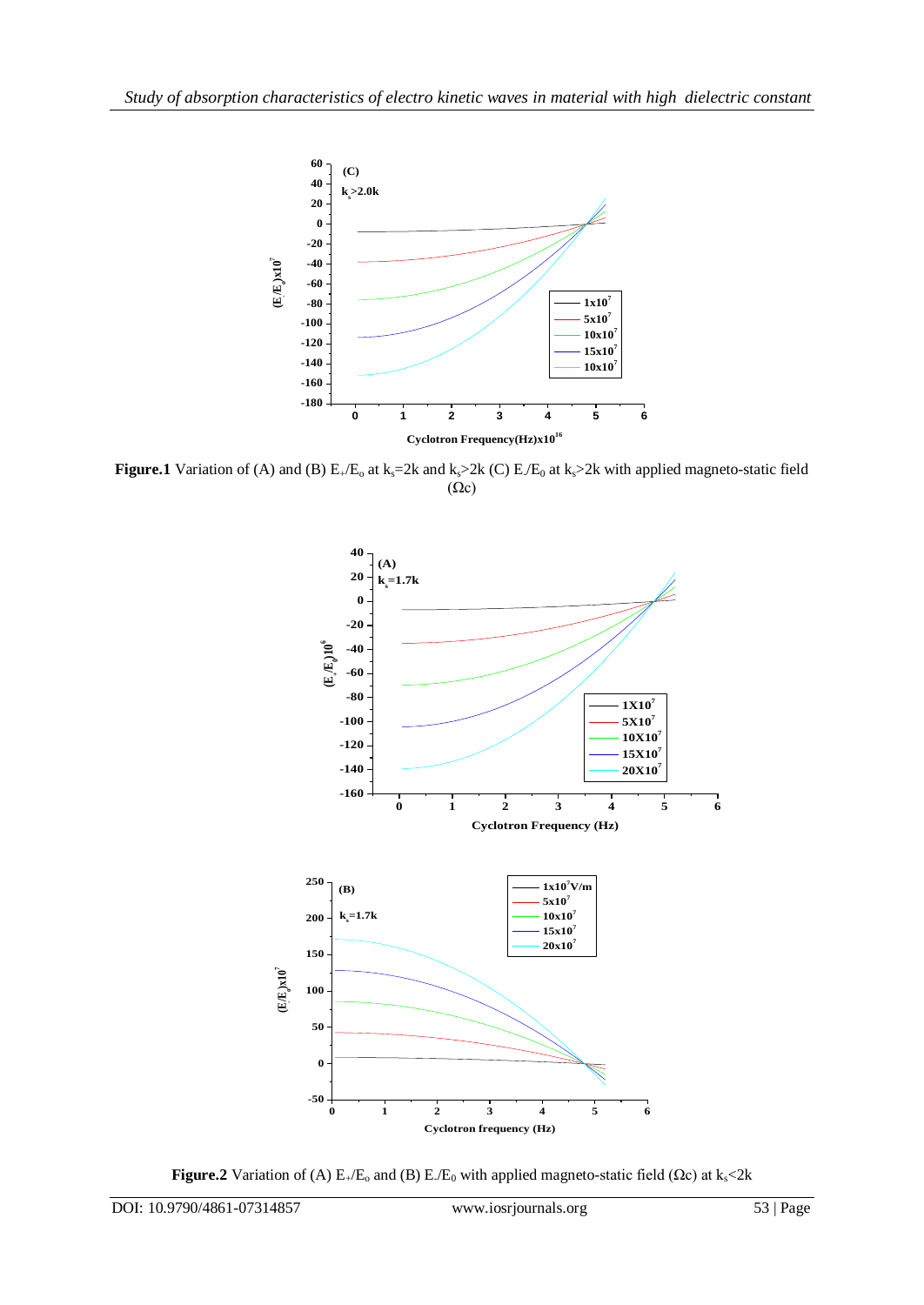- (ii) The amplitudes of the  $E_{+}/E_{o}$  and  $E/E_{o}$  sides band remains in phase under the following region of  $\Omega_{c} > (\Omega_{o}^{2} + \nu^{2})^{1/2}$  and  $\Omega_{c} < (\Omega_{o}^{2} + \nu^{2})^{1/2}$  respectively. The complete absorption of the wave takes place when the carrier frequency becomes equal to the cyclotron frequency ( $\Omega_c = \Omega_o$ ) by considering the absence of v i.e., electron-electron collision frequency in this wavelength regime. The plus and minus modes are out of phase with pump frequency found in the regime  $\Omega_c > (\Omega_o^2 + \nu^2)^{1/2}$ and  $\Omega_c < (\Omega_o^2 + \nu^2)^{1/2}$ , respectively, raising the possibility of demodulation at the different electric field. The numerical estimation was carried out for this sequence  $\Omega_c < (\Omega_o^2 + \nu^2)^{1/2}$ , and their results are shown in Figure 3 and 4 a & b. It can be seen from these figures that the modulation of the index for the  $E_{+}$  modes increases with increase the magneto-static field as shown figure 3 a, while demodulation of the index for the E- mode decreases with increase the magneto-static field as shown in Figure 3b at the two different
	- magnetic fields. But this analysis is carried out  $k<sub>s</sub>=2k$ . At the higher field, the modulation and demodulation is more, because of the more and more interaction of electron-electron interaction with electron-phonon interaction. The modulation and demodulation occur simultaneously in the opposite direction at the specific magnetic field. The same numerical analysis is carried out for  $k<sub>s</sub>=2.5k$  which is greater than k. Their results are present in Figure 4 a and b. In Figure 4 a, the modulation of index of the  $E_{+}$  mode are shown at the different electric filed while the demodulation of the index for the E- modes are shown in Figure 4 b. It can be seen from the figure that modulation and demodulation show the same pattern for an increasing with magneto-static field. The modulation of the E+ is explained by using equation (10) and found that this occurs at the higher magnetic fields when  $\Omega_c > (\Omega_o^2 + \nu^2)^{1/2}$  and in this region the modulation index becomes inversely proportional to the square of the cyclotron frequency, whereas E<sub>-</sub> modes gets modulated at lower magnetic fields when  $\Omega_c < (\Omega_o^2 + \nu^2)^{1/2}$  as shown in Figure 4 a and b.



(a)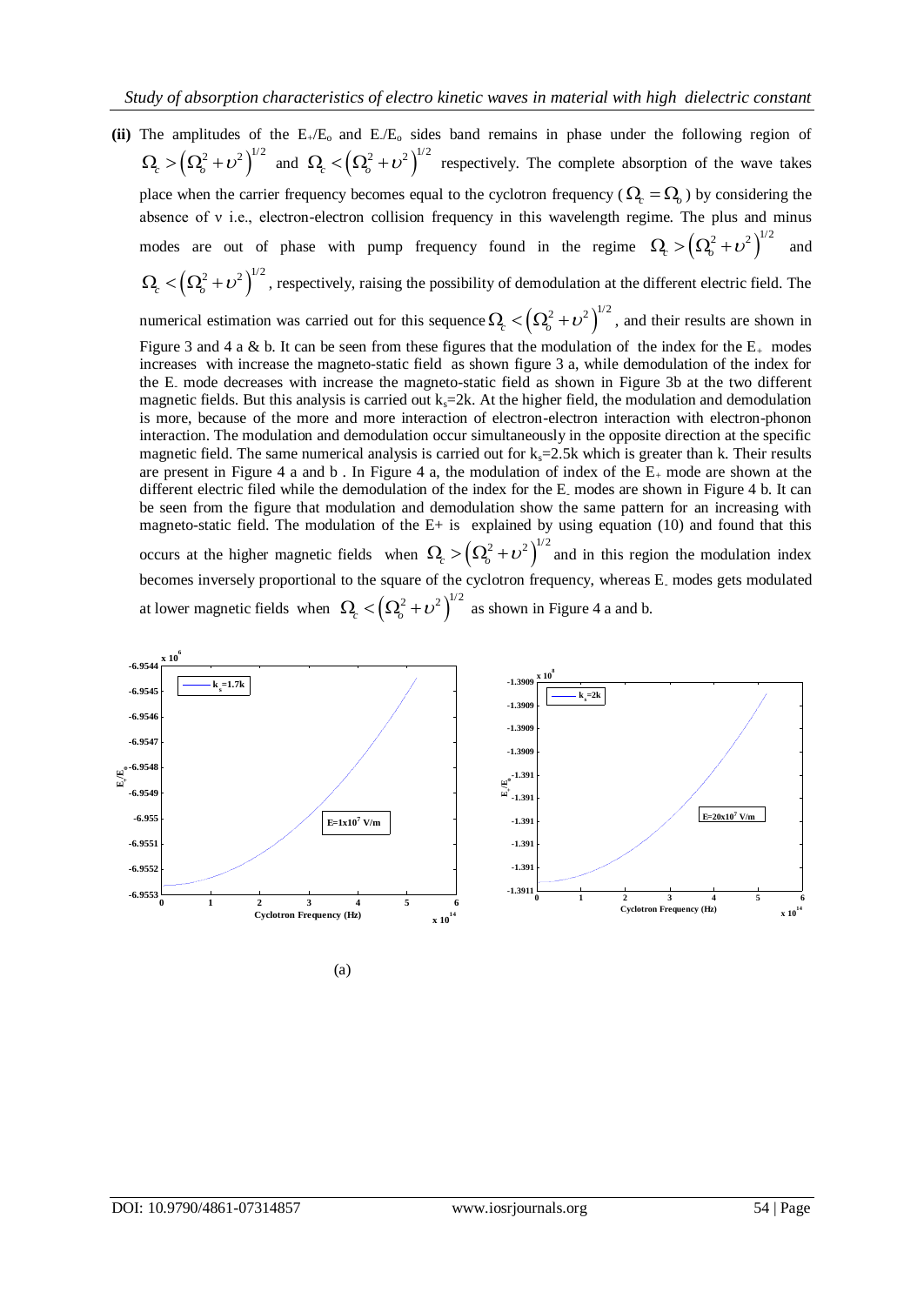





**Figure.4** Variation of (a)  $E_{+}/E_{0}$  (b)  $E_{0}$  with applied magneto-static field ( $\Omega$ c) at  $k_s$ =2k

## **IV. Conclusion**

- 1. From the above discussion, the numerical analysis for the modulation and demodulation of the plasma wave by the acoustic wave can be easily achieved by using the high dielectric material. This type of the dielectric property is found in strain dependent dielectric material which is developed by the change in crystal structure by expanding the entire lattice through doping in the parent structure.
- 2. This material is very useful for the modulation and demodulation of the wave at the different electric field.
- 3. The electric filed enhance the modulation and demodulation with an increase the magneto-static field.
- 4. The modulation and demodulation depend upon the variation of magneto-frequency from  $\Omega_{c} > (\Omega_{o}^{2} + \nu^{2})^{1/2}$  and  $\Omega_{c} < (\Omega_{o}^{2} + \nu^{2})^{1/2}$ .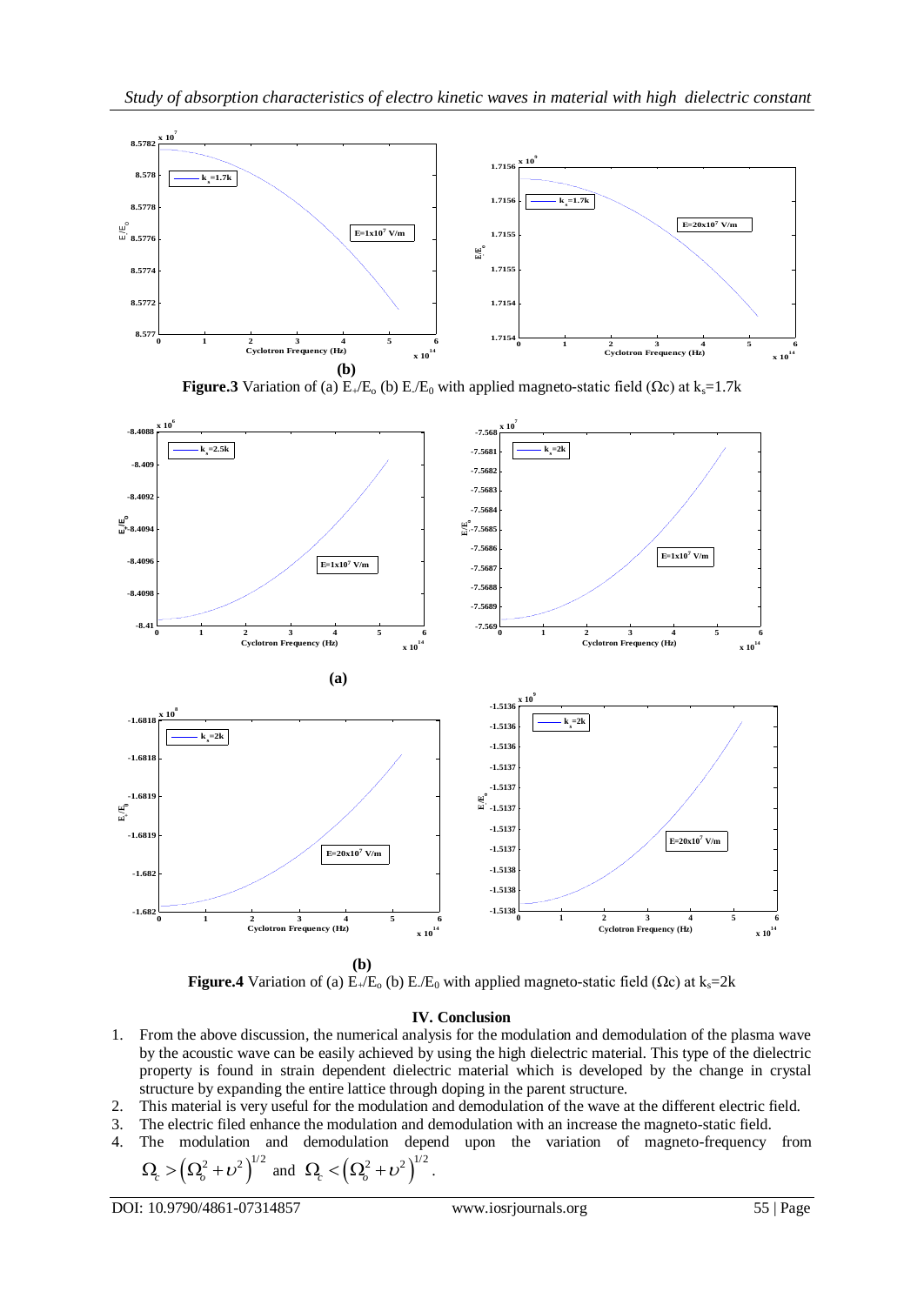- 5. The consideration of stain dependent dielectric constant material like Pb(Zr,Ti)O3 thus offers the suitable area of promising to peruse the modulation and demodulation interaction.
- 6. This interaction is a basic parameter to design the tool for the transmission of the energy and solid state diagnostics in crystals with high dielectric constant.

## **Acknowledgements**

The authors are very much thankful to Principal Govt. M.V.M College for encouragement.

#### **References**

- [1]. G. Sharma and S. Ghosh, "Modulational interactions in magnetised piezoelectric semiconductor plasmas" Eur. Phys. J. D11, 301{307 (2000)
- [2]. O.L. Artemenko, and. B.B. Sevruk "Parametric Phonon- Helicon interaction in centrocymetric crystals with strain dependent dielectric constant Acta Physica Polonica vol (90), (1996 )
- [3]. N. Nimjea ,S.Dubey, and S. K. Ghosh, "Diffusion-induced modulational instability in magnetized semiconductor plasmas: effect of carrier heating" Eur. Phys. J. D59, 223–231 (2010).
- [4]. N Nimje, S Dubey and S Ghosh, "Effect of hot carriers on amplitude modulation and demodulation of an electromagnetic wave in magnetised diffusive semiconductor plasmas" Indian J Phys (August 2012) 86(8):749–754.
- [5]. S. Ghosh and Nishchhal Yadav, "Amplitude Modulation and Demodulation in Strain Dependent Diffusive Semiconductors" Acta Physica Polonica A, Vol. 112 (2007).
- [6]. Roht K.Mishra and Pallavi JHa, " Growth rate of modulations instability of a laser pulse propagating in clustered gas" Laser and Particles Beams, page 1 of 5, (2013).
- [7]. N.L. Tsintsadze and D.D Tskhakaya.and L Stenflo, "modulational instabilities due to relativitstic mass variation" **,** phys. Lett. 72 A (1979).
- [8]. R.C. Sharma and R.R. Sharma, Nonlinear distortion of an amplitude-modulated microwave in a plasma-filled waveguide, J . Phys. D Appl.phys 13 (1980).
- [9]. H. Hakimi Pajouh , H. Abbasi, "Modulation instability of the electron cyclotron waves in an adiabatic wave-particles interaction" Problems of Atomic Science and Technology. 2002. № 4. Series: Plasma Physics (7). P. 112-114.
- [10]. Tom Cattaert, Ioannis Kourakis and P. K. Shukla, "Envelope solitons associated with electromagnetic waves in a magnetized pair plasma" Physics of plasma 12, 012319 (2005).
- [11]. S. Ghosh and M.P. Rishi, "Acousto-optic amplitude modulation and demodulation of electromagnetic wave in magnetised diffusive semiconductors" Eur. Phys. J. D20, 275{279 (2002).
- [12]. 12. S. Ghosh and S.Dixit , "Modulational instability of a laser beam in a piezoelectric material with strain dependent dielectric constant, phys.Lett. 118A (1986).
- [13]. K.L.Jat, " Analytical calculation of stimulated brillouin Scattering in Magnetic Field applied to n-InSb" phys.stat.sol.(b) 209, 485 (1998).
- [14]. Nilesh Nimje , Swati Dubey, S. Ghosh, "Amplitude modulation and demodulation of an electromagnetic wave in magnetised acousto-optic diffusive semiconductor plasmas: Hot carrier effects" Optics & Laser Technology 44 (2012) 744–748.
- [15]. T. Kamakshi. P. S. V. Subba Rao, "Softening transitions in ferroelectric Pb (Zr, Ti) 03 ceramics doped with neodymium oxide and lanthanum oxide" IOSR Journal of Applied Physics (IOSR-JAP), e-ISSN: 2278-4861.Volume 6, Issue 3 Ver. I (May-Jun. 2014), PP 50-55
- [16]. Gh.H. Khorrami, A. Khorsand Zak, A. Kompany, Ramin yousefi, "Optical and structural properties of X-doped (X = Mn, Mg, and Zn) PZT nanoparticles by Kramers–Kronig and size strain plot methods" Ceramics International 3 April 2012, pp 8.
- [17]. E.R. Nielsen, E. Ringgaard, M. Kosec, "Liquid-phase sintering of Pb(Zr,Ti)O<sub>3</sub> using PbO–WO<sub>3</sub> additive" Journal of the European Ceramic Society 22 (2002) 1847–1855
- [18]. Andreja Bencan, Barbara Malic, Silvo Drnovsek, Jenny Tellier, Tadej Rojac, Jernej Pavlic, Marija Kosec, Kyle G. Webber, Ju¨rgen Ro¨del, and Dragan Damjanovicˇ "Structure and the Electrical Properties of Pb(Zr,Ti)O3–Zirconia Composites" J. Am. Ceram. Soc.,95[2] 651–657 (2012).
- [19]. J. F. Scott, H. J. Fan, S. Kawasaki, J. Banys, M. Ivanov, A. Krotkus, J. Macutkevic, R. Blinc, V. V. Laguta, P. Cevc, J. S. Liu, and A. L. Kholkin, "Terahertz Emission from Tubular Pb(Zr,Ti)O3 Nanostructures, Nano Lett., 2008, 8 (12), 4404-4409.
- [20]. R. H. Poolman, E. A. Muljarov, and A. L. Ivanov, "Terahertz response of acoustically driven optical phonons" Physical Review B 81, 245208 (2010).